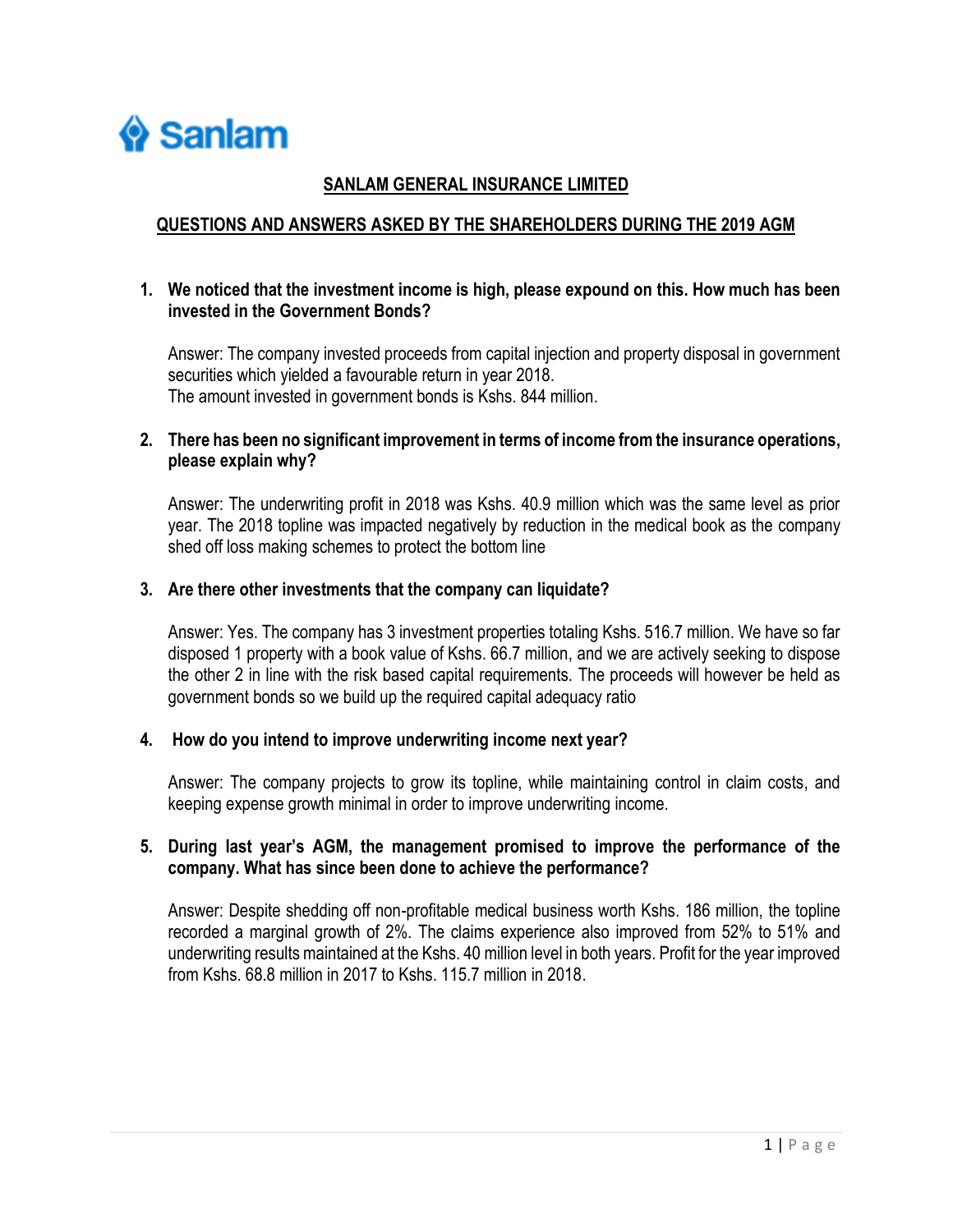### **6. Comment: Reliance on investment income is a false representation. The shareholders prefer getting the money invested as Dividends**

Answer: Investment income is derived from assets held to satisfy regulatory requirements n capital. The company has a strategy to improve operational results as the measures put in place take root.

# **7. We have noticed that there was a drop of 20% in the medical insurance. What occasioned to such a high drop?**

Answer: The Medical book was impacted by shedding off schemes that were loss making. The company is pursuing other better performing schemes to restore its market share.

# **8. The Staff cost seem to have increased by 20% while the staff count went down. What is the reason for this?**

Answer: In the year 2018 the company closed branches that were not sustainable for a profitability perspective. This resulted in a reduction in head count as the staff sought opportunities elsewhere. The technical team was also beefed up with more experienced staff to enable the company manage the underwriting and claims functions which contribute to positive impact in the bottom line.

### **9. Has there been an increase in staff productivity?**

Answer: Yes, the productivity improved from 88% in half 1 of 2018 to 94% in 2019

## **10. Why have the branches reduced from 11 to 4 branches?**

Answer: The key driver for branch rationalization was to close those branches that were returning underwriting losses. The company has retained regional presence in Nakuru, Mombasa, Nyeri and Thika to support our strategy to write more non-motor business which is more profitable.

## **11. Should Forex Trading be considered as an investment channel?**

Answer: We follow the investment guidelines approved by the regulator. Forex trading is not part of the listed investments options.

# **12. On Page 47 of the Financial Statements Item No 6 on investment and other income;- what does the board do about money invested in banks?**

Answer: The investment function for the company has been outsourced to Sanlam Investments East Africa, who are investment experts. They invest the funds in line with approved mandates and bank limits.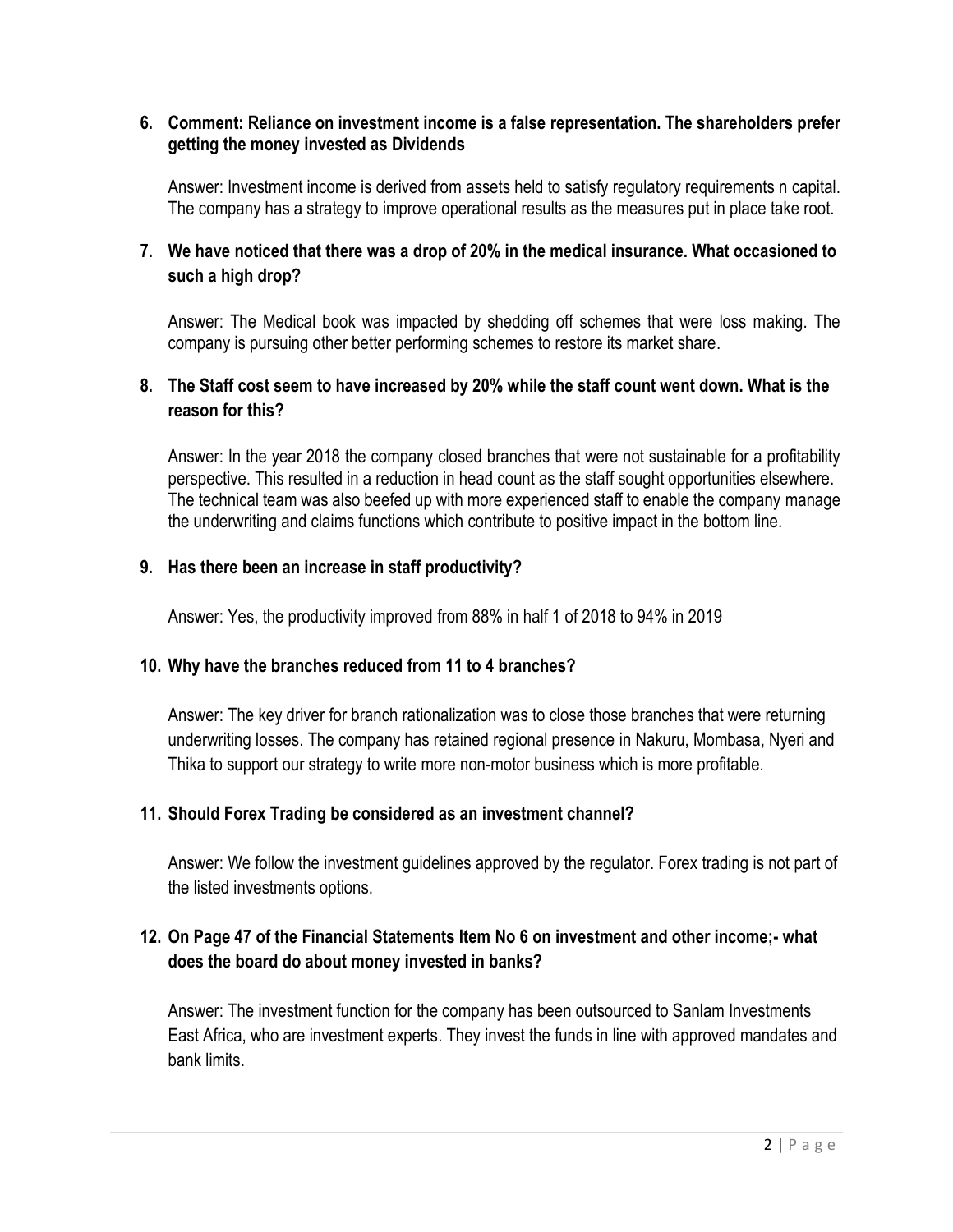## **13. Is there a target for the cost investments? e.g the Government securities?**

Answer: The regulator allows insurance companies the option to hold the entire investment portfolio in government securities. We invest the policyholders funds in government securities which are easily liquidated into cash to settle policyholder obligations.

# **14. Comment; on the Investment guideline, please separate policy holder vs shareholder funds.**

## **15. What is the current capital ratio present and what is the value?**

Answer: The current is 93% as at June 2019, which translates to Kshs. 587 million

### **16. Does the company have enough money to cover the policy holders?**

Answer: Yes, the policyholders liability is Kshs. 1.2 billion and liquid assets and reinsurers share of liabilities total Kshs. 1.9 billion

### **17. Is there a requirement by the Regulator for the capital to be liquid?**

Answer: The regulator allows the company to hold its assets in cash, bank deposits, government securities, equity securities, corporate bonds and investment properties. However, except cash, bank deposits and government securities the rest of the assets attract a capita charge.

# **18. What is the management doing to ensure the company is in compliance with the capital adequacy ratio?**

Answer: The key action points are to report profit after tax, manage operational risk and manage receivables. These actions will maintain the capital adequacy ratio above the minimum capital requirement of 100%. The prescribed capital requirement of 200% will be met through profit after tax and capital injection.

# **19. On Page 10 on statement profit & loss; the claims incurred is reduced by amounts recoverable from reinsurers, is the same recoverable is it irrecoverable?**

Answer: The amount is recoverable from reinsurers as the company settles claims. This asset is then built up afresh by new business written in the current period.